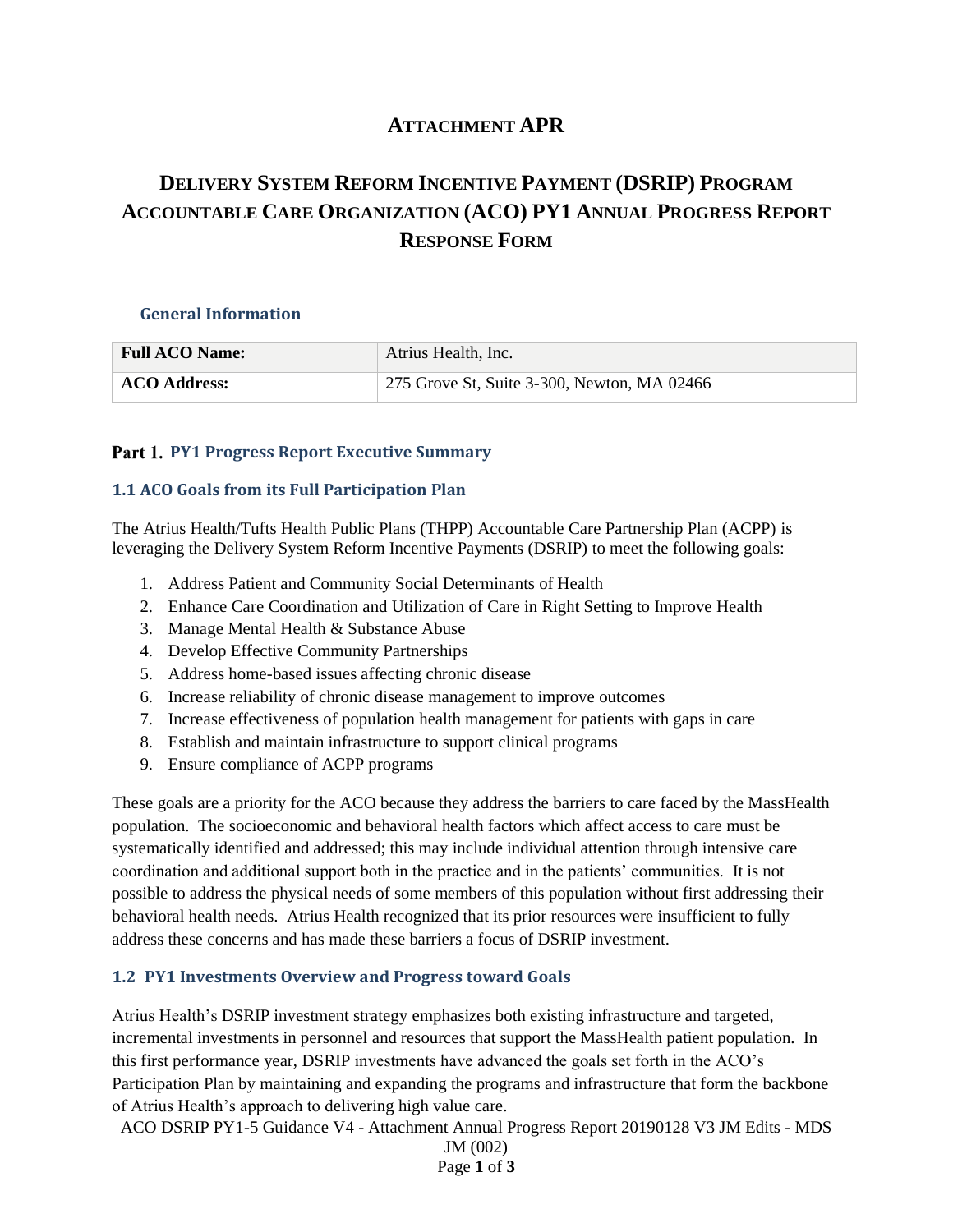The following four examples illustrate Atrius Health's progress in advancing the initiatives supported by the DSRIP funding in PY1. Atrius Health used DSRIP funding to:

- 1. Support the analytics and reporting department to develop reporting logic for a Medicaid registry and associated performance dashboard, leveraging risk stratification algorithms to identify and tier our highest risk MassHealth population so that the individual care needs of these highest risk patients could be reviewed and addressed by the care team and cost and utilization performance segmented by risk stratum.
- 2. Address MassHealth quality measures by identifying key quality priorities; producing internal reporting for priority quality measures to manage performance and drive local improvement work, including internally-transparent, provider-level reporting; facilitating workflow development to address care gaps; and ensuring readiness for timely and accurate reporting of quality measures at contract settlement.
- 3. Launch health-related social needs screening in primary care. A multi-disciplinary team including medical leadership, pediatrics, internal medicine, behavioral health, and information technology (including clinical applications, project management, and Epic support) selected, tested, implemented, piloted, and is spreading health-related social needs screening among pediatric and internal medicine departments.
- 4. Support care facilitators, community health workers, case managers, and social workers. These resources are an essential part of the care team, providing high-touch assistance to patients and their families with medical, behavioral, and social risks. Critical activities of these roles include identifying and addressing social barriers, making connections to community based resources, and supporting care integration with specialty providers. This year, these resources advanced program implementation, including integrated transitions of care telephonic rounds with THPP, a longitudinal social work enrollment pilot, Community Partners integration, and response to health-related social needs for patients and families screening positive.

## **1.3 Success and Challenges of PY1**

Key ACO successes in PY1 include the following:

- 1. The support of robust infrastructure around quality measurement and analytics has permitted the ACO to leverage actionable data to manage performance, address care gaps, and drive local improvement efforts. Patient registries support proactive and reactive outreach to the ACO population, and are available to all members of the care team within the electronic health record. Routine quality reporting allows care gaps to be addressed, enables local leadership to solve problems at the front line, and provides transparency into variation in provider performance. The ACO performance dashboard allows leadership to monitor ACO performance and establish countermeasures as necessary.
- 2. Through case management and care facilitation staff, the ACO provides the personalized care required to coordinate the complex care needs of MassHealth patients. Behavioral health care
- ACO DSRIP PY1-5 Guidance V4 Attachment Annual Progress Report 20190128 V3 JM Edits MDS JM (002) Page **2** of **3**